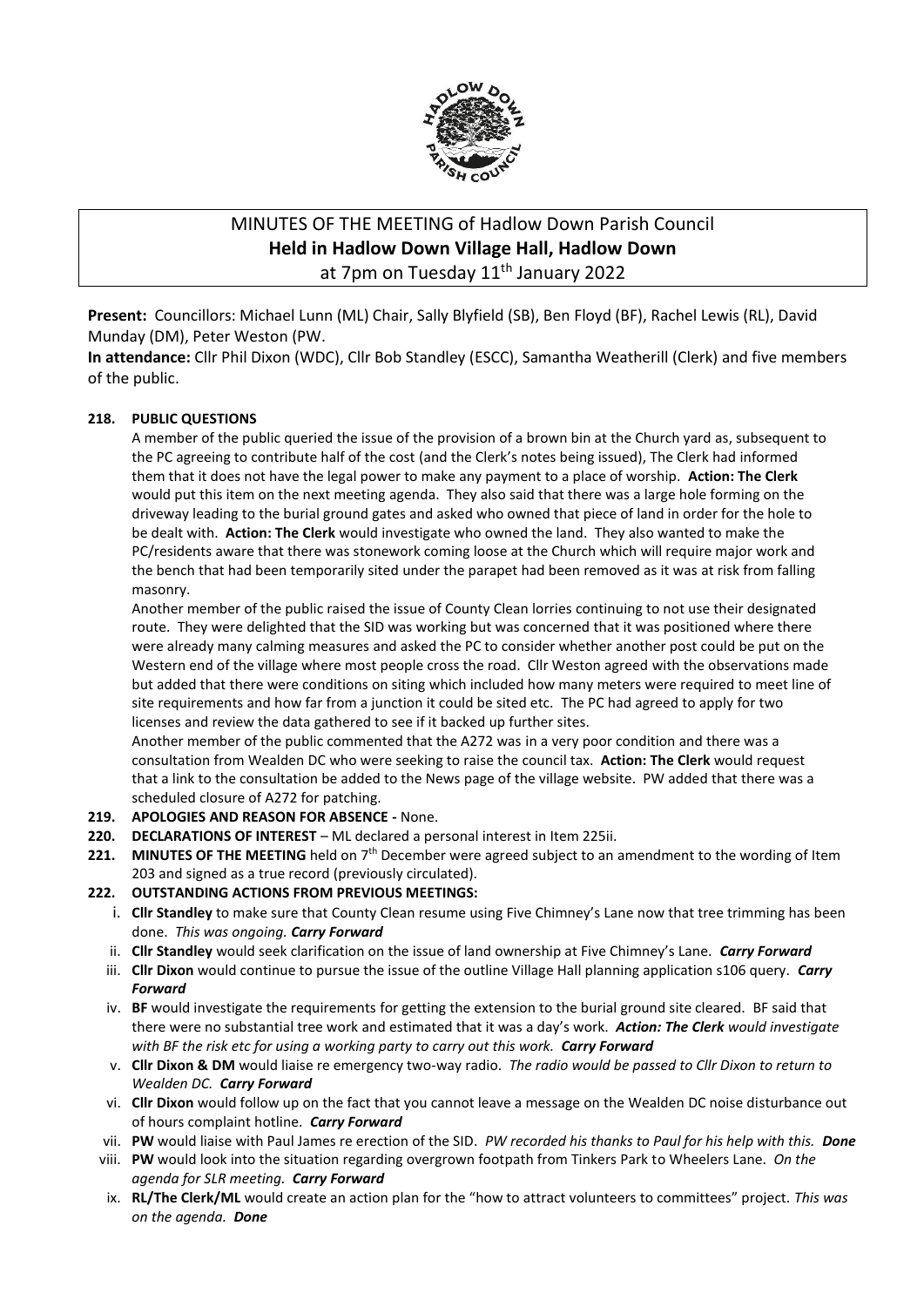- x. **Clerks report:** update passed to councillors prior to the meeting/posted on website.
- a. The Clerk had emailed Janet Tourell to let her know that a resident had reported that the new bench in the Church yard was unstable and may need fixing. Janet had responded that the bench in question was only there on a temporary basis and would be replaced once permission had been given by the Diocese for a permanent bench.
- b. The Clerk had informed Janet Tourell that the PC would be contributing half towards the cost of the provision of a brown bin at the Church yard for shared use with visitors to the burial ground for one year as a trial to see if it helps with the issue of rubbish left.
- c. The Clerk had sent BF and ML a copy of the map showing the boundaries around the extension to the burial ground.
- d. The Clerk had notified the PC's insurers to include the SID and updated the Assets Register.
- **223. PLANNING: any applications received between the date of issue of the agenda and the date of the meeting may be discussed and a response agreed at the meeting. Details of the application will appear on the village website.** 
	- **i. APPEALS:**

**a. WD/2021/0482/PIP - THE PADDOCKS, SUMMER HILL, FIVE ASHES, MAYFIELD, TN20 6JL –** residential development for a minimum of 1 residential dwelling or a maximum of 3 residential dwellings.

## **ii. APPROVED PLANNING APPLICATIONS:**

**a. WD/2019/1926/F – HASTINGFORD FARM, HASTINGFORD LANE, HADLOW DOWN, TN22 4DY –** conversion and change of use of a cow barn used for agricultural storage, to a holiday let, including alteration of doors and windows.

**b. WD/2021/2705/F – 2 WEALD COTTAGES, HUT LANE, HADLOW DOWN, TN22 4HD –** two storey extension to rear and first floor side extension over existing garage; loft conversion within existing roof framework.

## **iii. REFUSED PLANNING APPLICATIONS:**

**a. WD/2021/2609/F – TINKERS WOOD, TINKERS LANE, HADLOW DOWN, TN22 4ES –** conversion of rural building to dwellinghouse.

#### **224. REPORTS FROM CLLR.BOB STANDLEY, ESCC & CLLR PHIL DIXON:**

Cllr Standley reported that: ESCC had just launched a book reading challenge for school children; the Solar Together scheme had received 2,500 responses; ESCC were currently looking at budgets and their percentage increase would be larger than Wealden DC's due to the provision of adult social care.

Cllr Dixon reported that: Wealden DC were consulting on the proposal for a modest increase in council tax which amounted to approximately £5 p.a. for a Band D property; in terms of SHELAA, Hadlow Down was slightly protected as it is in an area of the AONB and is not a highly sustainable area; the Omicron grant programme has been put out which was aimed at the hospitality sector in addition to some discretionary grants.

ML asked what infrastructure improvements were being put into the Local Plan given that the junction of the A272/A267 is a notorious accident black spot and with the additional housing going in all around the district would only get worse. Cllr Standley agreed that this was a well known dangerous spot and thought there would be some provision for improvements made. It was good to hear that Cllr Standley had met recently with both MPs Mr Gove and Mr Sunak and had managed to explain the challenges being faced by Wealden given the high housing targets they were expected to meet.

#### **225. HIGHWAYS**

- i. Speed Indicator Signs (SID) PW had collated data from the SID but this was an a-typical period to analyse. It was noted that very fast traffic seemed to often occur at 5am or 11pm. The SID would be turned around to face the other way after three months which would allow time to gather more data in its current location after which it would be moved to the School Lane location. The PC thanked PW for all his hard work on getting the SID in place. The PCSOs had also done two speeding checks recently and issued both warnings and tickets.
- ii. Proposed diversion of public footpath Hadlow Down  $10 PM$  led this discussion. The new route had suggested the diversion rather than a straight route in order to avoid saturated ground and there would be a kissing gate. It was a path created for school children to walk to school many years ago but there was no sign of anyone having used the old route for some time.

The PC voted unanimously 5/0 to accept the proposed diversion with no objections.

- **226. BANK RECONCILIATIONS -** 25th December were agreed and signed.
- **227. REVIEW OF QUARTERLY FIGURES**  Q3 reports were agreed and signed.

#### **228. OTHER FINANCE MATTERS:**

- i. Precept for final approval and signature The Precept was approved and signed and would be returned to Wealden DC.
- ii. Assets Register the Assets Register was signed as part of the quarterly controls.
- iii. Reserves movements were provisionally agreed but would be reviewed again before end March.